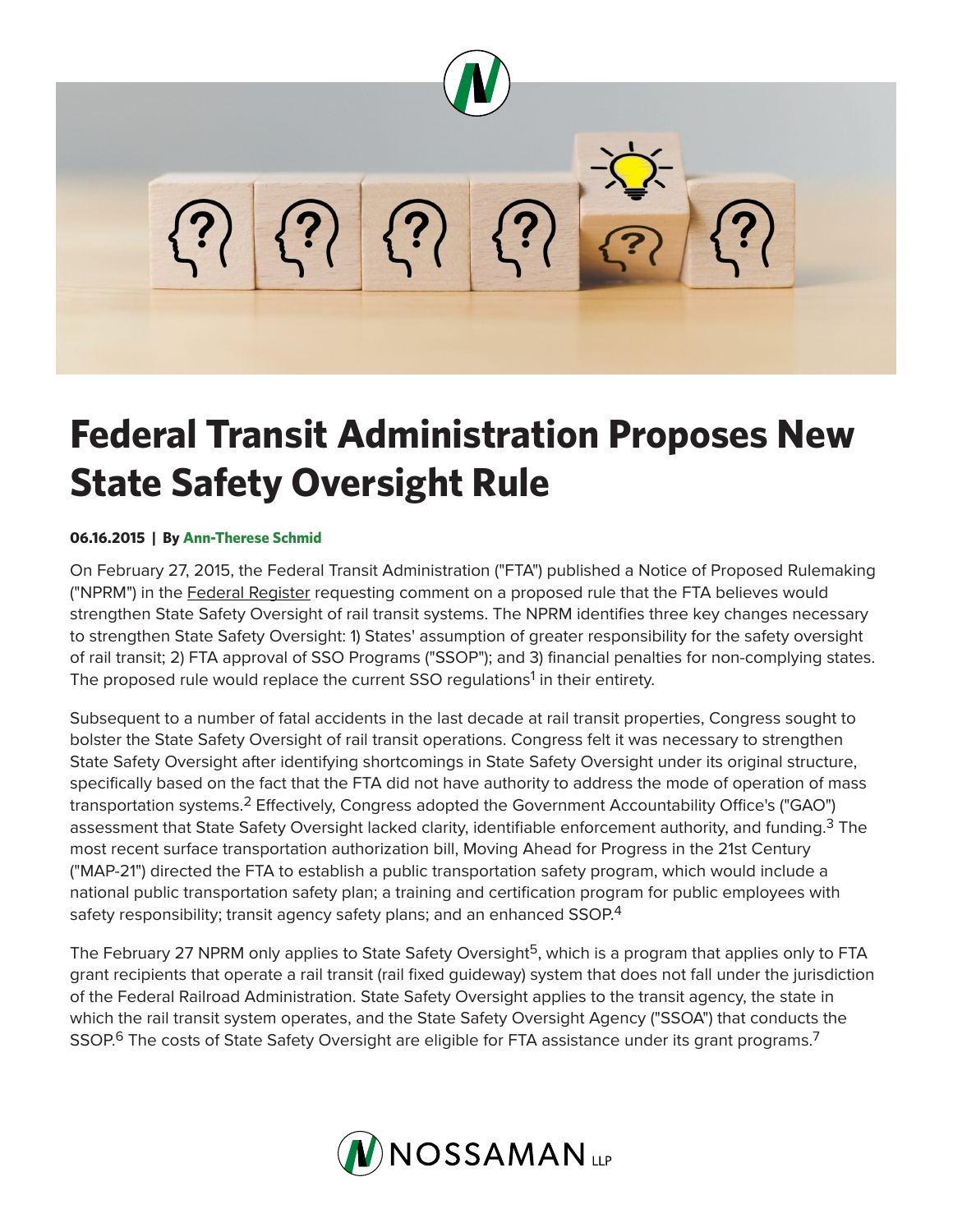*State Responsibility.* Under the NPRM, states will assume greater responsibility for State Safety Oversight. This greater assumption of responsibility includes the following:

- 1. The state must submit its SSOP to the FTA for approval;
- 2. The SSOA must be legally and financially independent from the transit agency that operates the rail transit system. The SSOA cannot be reimbursed for its expenses by the rail transit agency that it oversees and cannot be the parent organization of the agency that operates the rail fixed guideway system. Further, the SSOA may not employ any individuals who are also responsible for the administration of the rail fixed guideway system that is the subject of the SSOA's oversight; and
- 3. The SSOA must have investigative and enforcement authority under state law; audit the rail transit system at least triennially; and provide an annual status report to the FTA, the Governor of the State, and the transit agency's board. The SSOA will have increased authority to conduct inspections, investigations, audits, and examinations; test equipment, facilities, rolling stock, and operations of rail transit systems; make reports and issue directives with respect to safety; issue subpoenas and take depositions from any employee of a rail transit system who is responsible for safety; require production of documents; and issue regulations for State Safety Oversight through public notice and comment.<sup>8</sup>

*FTA Approval.* The approval of the FTA is required for each state's SSOP. In order to gain the FTA's approval, the state must include the following:]

- 1. The state must assume responsibility for safety oversight of rail transit systems;
- 2. The state must adopt federal and state safety laws;
- 3. The state must determine the proper staffing for the designated SSOA; and
- 4. SSOA staff must be properly trained and certified.<sup>9</sup>

*Financial Penalties.* The FTA is granted the ability to assess financial penalties against states that are not certified to conduct State Safety Oversight. As stated above, under the proposed rule the FTA has authority to conduct the following:

- 1. Inspections, investigations, audits, and examinations of the SSOP;
- 2. Tests of equipment and facilities;
- 3. Submission of reports and issuance of directives;
- 4. Issuance of subpoenas and taking of depositions;
- 5. Document production; and
- 6. Issuance of regulations.10

The FTA believes the proposed rules would strengthen State Safety Oversight. State Safety Oversight is an unusual framework for regulation of transit safety. The federal government does not directly regulate safety, but it also does not leave states free to do so. Instead, for recipients of federal funding, Congress has mandated that the Secretary of Transportation (acting through the FTA) promulgate *federal* rules about how states arrange for *state* oversight of transit safety.

The comment period for the NPRM closed on April 28, 2015. The FTA received comments from more than 50 organizations and individuals, including many state Departments of Transportation, transit agencies, and industry organizations. For example, the American Public Transportation Association's comment suggests that the proposed rule would create a logjam of investigations; that the definition of serious injuries is unnecessarily broad and reporting of serious injuries should be amended; that the compliance clock should be delayed to coincide with other safety regulations; and that FTA should clarify next steps should an